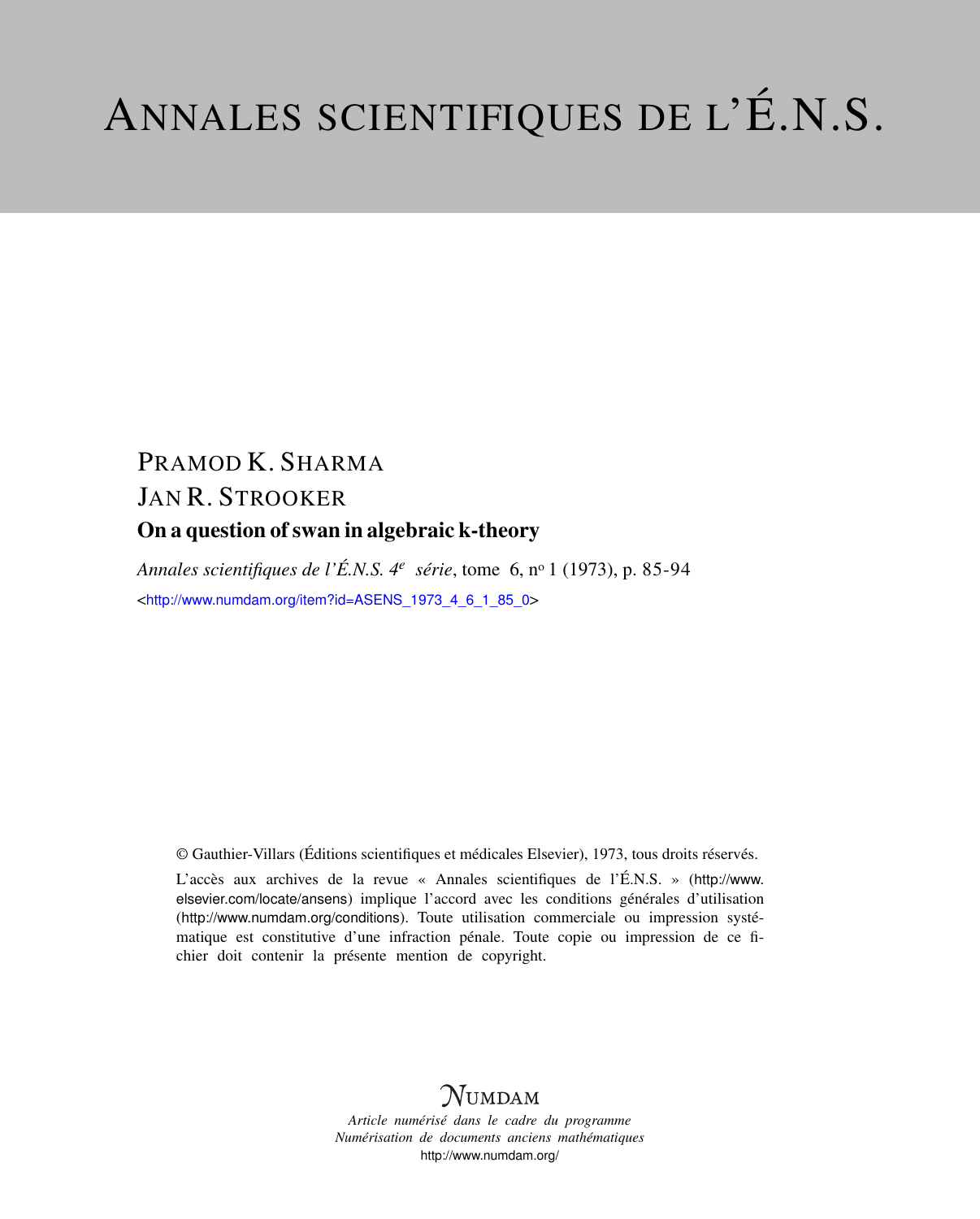## ON A QUESTION OF SWAN IN ALGEBRAIC K-THEORY

BY PRAMOD K. SHARMA AND JAN R. STROOKER

0. In their proposal for an algebraic K-theory Karoubi and Villamayor attach functorially to every short exact sequence of rings

$$
0\to A\to B\stackrel{\int}{\to} C\to 0
$$

where f is a fibration, a long exact sequence of abelian groups

(1) 
$$
\cdots \rightarrow K^{-n}(A) \rightarrow K^{-n}(B) \rightarrow K^{-n}(C) \rightarrow K^{-n+1}(A) \rightarrow \cdots
$$

$$
\rightarrow K^{-1}(C) \rightarrow K_0(A) \rightarrow K_0(B) \rightarrow K_0(C)
$$

in which  $K_0$  is the usual functor of Grothendieck and  $K^{-n}$  is defined in which  $K_0$  is the usual functor of Grothendieck and  $K$  is defined<br>starting with the functor  $K^{-1}$  and putting  $K^{-n}(R) = K^{-1}(\Omega^{n-1}R)$  for<br>every ring R and  $n \geq 1$ . For the definitions of fibration,  $\Omega$  and other unexplained notions, *see* section 1.

Now the K<sup>-n</sup> are homotopy functors for all  $n \geq 1$ ; but one knows that K<sub>0</sub> is not  $([3], 3)$ . It is therefore natural to enquire whether the sequence  $(1)$ remains exact if we replace  $K_0$  by its homotopic counterpart  $K^0$ . If the new sequence  $H(1)$  were exact for all fibrations, it would mean that, rather than  $K^{-1}$ , the functor  $K^0$  is the basic one and we may define  $K^{-n}(R) = K^{\circ}(\Omega^n R)$  as there exists then a functorial isomorphism  $K^{-1}(\Omega^{n-1}R) \cong K^0(\Omega^nR)$ . This again is equivalent to saying that the formula

(2) 
$$
K^{-n}(R[t, t^{-1}]) = K^{-n}(R) \oplus K^{-n+1}(R)
$$

holds functorially for all rings R and  $n \geq 1$ . Formula (2) in turn would imply that for a stable fibration  $f: B \to C$  the sequence  $H(1)$  is exact.

In this form the question was raised by Swan in his address to the Nice congress  $([10], 5)$  (beware of two misprints). In the paper we obtain positive results in some cases but show that in general the answer is negative.

ANNALES SCIENTIFIQUES DE L'ÉCOLE NORMALE SUPÉRIEURE 12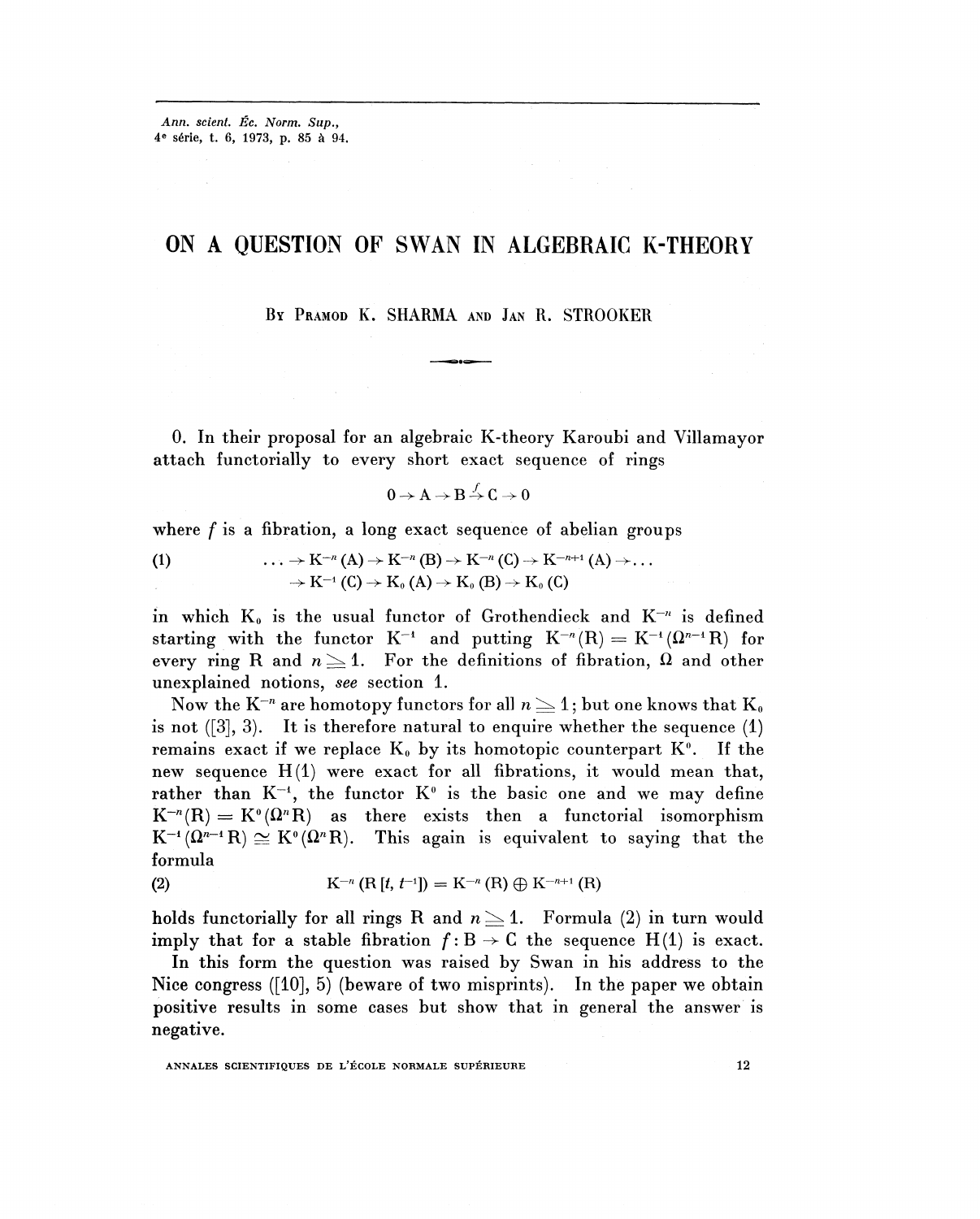Our investigation was begun at the Tata Institute of Fundamental Research, Bombay, where we collaborated with F. Bachmann; we also thank several authors, in particular S. M. Gersten, for making their work available to us before publication.

1. The theory of Karoubi and Villamayor has been developed by these authors in [6] and [7], by Gersten in [2], [3], [4] and [5] and by Swan in [12]. We review the facts we shall need, confining our attention to discrete rings.

For any ring R (not necessarily with 1) we write  $\Delta R$  for the polynomial ring in one indeterminate (free paths on R)  $R[X]$ , ER for the principal ideal (paths with base point)  $XR[X]$  and  $\Omega R$  for the ideal (loops)  $X(1 - X) R[X]$ . There are two split projections  $p_0$ ,  $p_1 : \Delta R \rightrightarrows R$  given by  $p_0(\Sigma r_i X^i) = r_0$  and  $p_1(\Sigma r_i X^i) = \Sigma r_i$ . Then  $ER = \ker p_0$  and the restriction of  $p_1$  to ER is called  $\varepsilon$ . Thus

$$
0\to \Omega\; R\to ER\mathop{\longrightarrow}\limits^{\epsilon(R)} R\to 0
$$

is functorially a short exact sequence of rings.

Two ring homomorphisms  $f, g : A \rightrightarrows B$  are called simply homotopic if there exists a ring homomorphism  $s : A \rightarrow AB$  such that  $f = p_0 s$  and  $g = p_1 s$ . The transitive closure of this relation defines homotopy between ring homomorphisms, which is compatible with composition of maps. The category of rings furnished with homotopy classes of maps as morphisms is called **Hot Rg.** A functor G from **Hot Rg** to the category of groups  $Gr$  (or abelian groups  $Ab$ ) is called a homotopy functor; it may be composed with the natural functor  $h$ **:**  $Rg \rightarrow$  **Hot**  $Rg$  to obtain a full embedding of functor categories

(Hot Rg, Gr) 
$$
\xrightarrow{-\lambda}
$$
 (Rg, Gr).

This embedding has a left adjoint H, making  $(Hot Rg, Gr)$  into a reflective subcategory of  $(Rg, Gr)$ ; in fact, for any functor  $F: Rg \rightarrow Gr$  the homotopy functor HF is just defined by HF(R) is the coequalizer of the maps  $F_{p_0}(R)$  and  $F_{p_1}(R)$ :  $F(\Delta R) \rightrightarrows F(R)$ . The functor H is right exact. A ring R is called contractible it the identity map and the zero map of R are homotopic or, equivalently, if the map  $\epsilon(R)$  splits; ER is always a contractible ring, the splitting  $ER \rightarrow E^2 R$  being given by  $X \mapsto XY$ . A homotopy functor F clearly vanishes on a contractible ring, but it is necessary and sufficient that  $F(R) \rightarrow F(\Delta R)$  be an isomorphism for all R.

The general linear group extends to a functor  $GL : \mathbf{Rg} \to \mathbf{Gr}$  if one defines  $GL(R)$  as the kernel of the split epimorphism  $GL(R^+) \rightarrow GL(Z)$ where  $R^+$  is the ring obtained from R by " adding a unit ". This accord

والأراد للبيارة الداعي الدراعي الرازانية والأ

 $4^e$  SÉRIE — TOME  $6 - 1973 - N^o$  1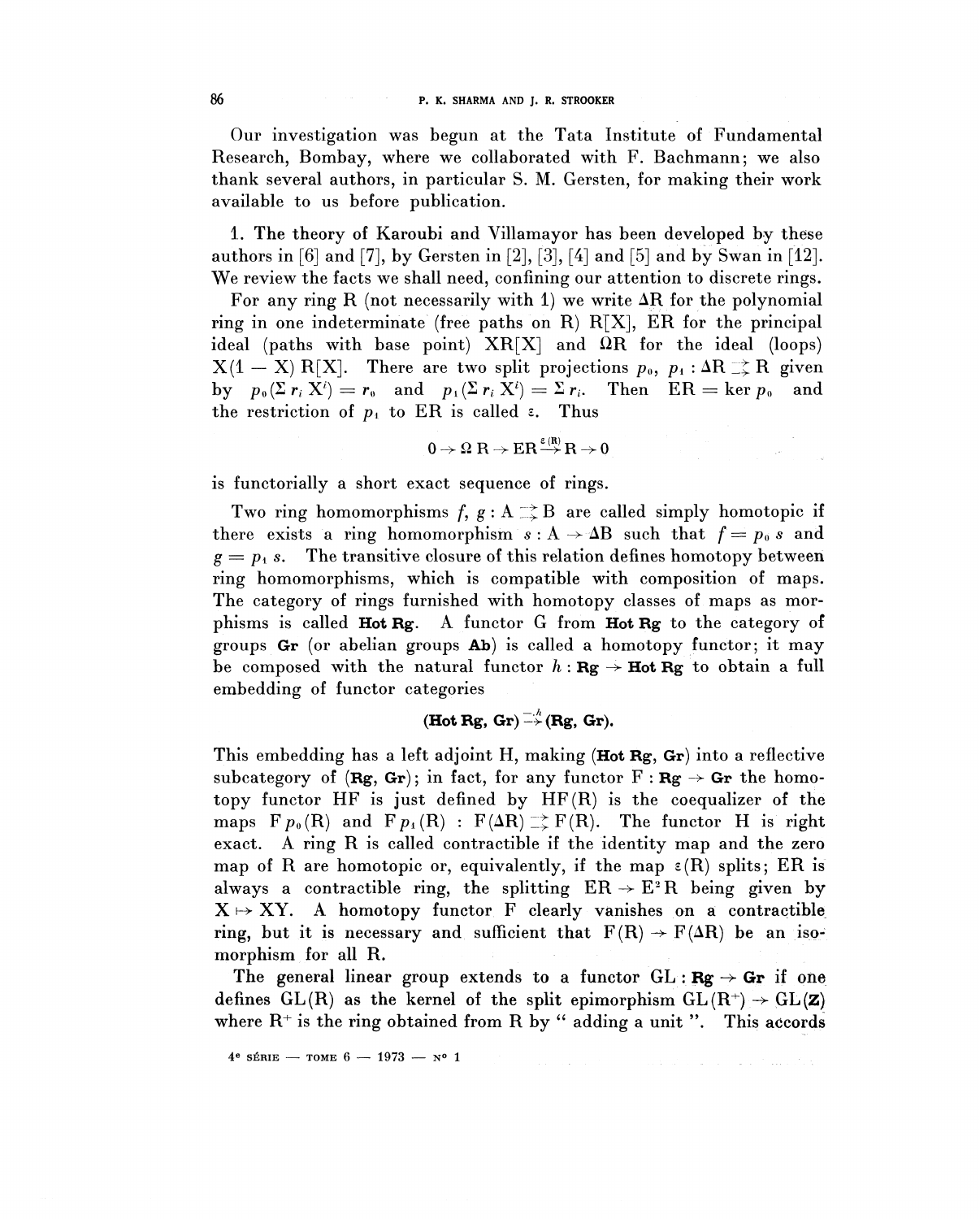## A QUESTION OF SWAN 87

with the original  $GL(R)$  in case R already possesses one. Similarly, one extends  $K_0$  and  $K_1$  to rings without unit. Now suppose  $F : \mathbf{Rg} \to \mathbf{Gr}$ (or **Ab**) is such that for every ring R the split surjection  $p_0(R)$  gives rise to an exact sequence

(3) 
$$
F (ER) \rightarrow F (AR) \rightarrow F (R).
$$

Then  $HF(R) = \text{cok}(F \in (R) : F(ER) \rightarrow F(R))$  as is easily seen. The sequence (3) is exact for  $F = GL$ ,  $F = K_0$  or  $K_i$ . Indeed, GL is even left exact and the functors  $K_i$  are connected by Gersten's exact sequence  $([2], 5.7)$  stemming from the split surjection  $p_0(R)$ .

Write  $EL(R)$  for the elementary group of R (extended to  $Rg$  as domain in the same way as GL) and consider the exact sequence of functors  $1 \rightarrow EL \rightarrow GL \rightarrow K_1 \rightarrow 1$  which defines  $K_1$ . Apply the right exact functor H to obtain an exact sequence  $HEL \rightarrow HGL \rightarrow HK_1 \rightarrow 1$ . Now EL preserves the surjection  $\varepsilon(R)$  and HEL vanishes on the contractible ring ER; hence  $HEL(R) = 1$  for all rings R. Therefore  $HGL = HK<sub>t</sub>$ and it is this functor which is called  $K^{-1}$ ; one knows that  $K^{-1} = GL/UN$  $(UN(R)$  is the subgroup of  $GL(R)$  generated by unipotent matrices) is a factor group of  $K_i = GL/EL$ . As recalled before, one then defines a ractor group or  $\mathbf{K}_1 = \mathbf{GL}/\mathbf{EL}$ . As recalled before, one<br> $\mathbf{K}^{-n} = \mathbf{K}^{-1} \ \Omega^{n-1}, \ n \geq 1,$  which are all homotopy functors.

A ring homomorphism  $f: B \to C$  is called a fibration provided  $GL(E<sup>n</sup>f)$ :  $GL(E<sup>n</sup>B) \rightarrow GL(E<sup>n</sup>C)$  is surjective for every  $n \geq 1$ . A fibration is certainly surjective, but not every surjection of rings is a fibration.<br>Put  $A = \ker f$ , then if f is a fibration one has the long exact sequence (1). Put  $A = \ker f$ , then if f is a fibration one has the long exact sequence (1).<br>The functors  $K^{-n}$ ,  $n \geq 1$ , enjoy the excision property :  $K^{-n}(A)$  is defined as ker  $(K^{-n}(A^+) \rightarrow K^{-n}(Z))$  and is therefore independent of the ring B in which A is an ideal. Of course, this property is also known to hold for  $K_{0}$ .

We now consider the process of adjoining Laurent polynomial variables. Put  $AR = R[t, t^{-1}]$ . A fibration  $f: B \rightarrow C$  is called stable if  $\Lambda^m f: \Lambda^m B \to \Lambda^m C$  is a fibration for all  $m\geq 0$ . It is clear that functors from Rg to Rg which commute (up to isomorphism) with  $\Delta$  and the  $p_i$ , will preserve homotopy between maps and also contractible rings. Such are the functors  $\Delta$ , E,  $\Omega$  and  $\Lambda$  which moreover commute with each other and are exact. Furthermore, the first three are known to preserve fibrations and then, by definition, all four of them stable fibrations,  $([6], 2)$  and  $([5], 2)$ . For all rings,  $\varepsilon$  is a stable fibration.

2. A ring R is called K-semiregular if

 $K_0(R) \to K_0(R [X_1, ..., X_n]) = K_0(\Delta^n R)$ 

ANNALES SCIENTIFIQUE6 DE I/ECOLE NORMALE SUPERIEURE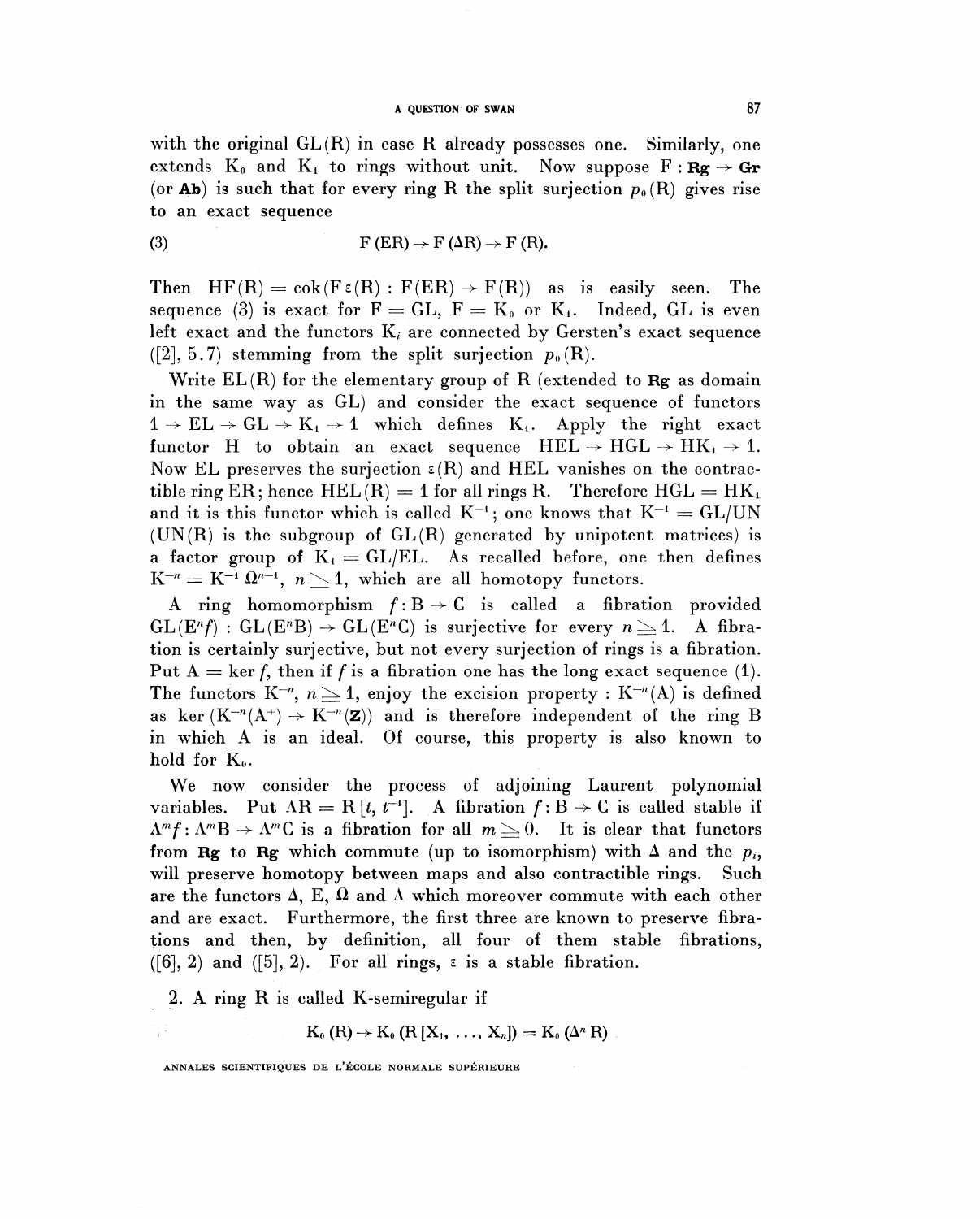is an isomorphism for any number of polynomial variables or, equivalently, if  $K_0(E^n R) = 0$  for all  $n \ge 1$  ([5], 1.3).

A ring R is called K-regular if  $\Lambda^mR$  is K-semiregular for all  $m\geq 0$ . This notion is due to Karoubi who observed that a noetherian regular ring is certainly K-regular by a result of Bass-Heller-Swan ([7], 3.6). The functors  $\Delta$ , E and  $\Omega$  preserve both K-semiregular and K-regular rings ([7], 3.8), while  $\Lambda$  preserves K-regular rings by definition.

For any ring R with 1 there is a split exact sequence due to Bass  $([1], \quad XII, \quad 7.4; \quad [7], \quad 2.6)$ :

$$
0 \rightarrow \mathrm{K}_1\left(\mathrm{R}\right) \rightleftharpoons \mathrm{K}_1\left(\mathrm{R}\left[\mathit{l}'\right]\right) \oplus \mathrm{K}_1\left(\mathrm{R}\left[\mathit{l}'^{-1}\right]\right) \rightarrow \mathrm{K}_1\left(\mathrm{R}\left[\mathit{l}', \mathit{l}^{-1}\right]\right) \rightleftharpoons \mathrm{K}_0\left(\mathrm{R}\right) \to 0,
$$

which is functorial in R. Apply the right exact functor H, bearing in which is rancedular in i.e. http://www.figure.c.accorranged. The solution of the mind that  $HK_1 = K^{-1}$  is a homotopy functor, to obtain a split short exact sequence

(4) 
$$
0 \to K^{-1}(R) \to K^{-1}(R[t, t^{-1}]) \to K^0(R) \to 0
$$

where we have defined  $K^{\circ}$  as the homotopy functor  $HK_{0}$ . One may extend this to rings R without 1 by considering the augmentation  $0 \to \mathbb{R} \to \mathbb{R}^+ \to \mathbb{Z} \to 0$  and observing that  $\Lambda$ ,  $\mathbb{K}^{-1}$  and  $\mathbb{K}_0$  all preserve a splitting.

Consider now the composite morphism

$$
\gamma(R) : K^{-1}(R) \to K_0(\Omega R) \to K^0(\Omega R)
$$

in which the first map is the connecting homomorphism  $\delta(R)$  in the sequence (1) attached to the fibration  $\epsilon(R)$  and the second is passing to homotopy :  $K_0(\Omega R) \rightarrow HK_0(\Omega R)$ . Thus  $\gamma(R)$  maps

$$
\ker (K_0 (\Omega R) \to K_0 (ER)) \quad \text{to} \quad \text{cok } (K_0 (E \Omega R) \to K_0 (\Omega R))
$$

or, briefly,  $\gamma = H\delta$ . If the sequence  $H(1)$ , derived from (1) by applying the functor H, were always exact, it would in particular be so for the fibration  $\epsilon(R)$  and  $\gamma(R)$  should be an isomorphism for all rings R. bration  $\epsilon(R)$  and  $\gamma(R)$  should be an isomorphism for all rings R.<br>Suppose now that  $K^{-1}(\Omega^{n-1}R) \cong K^0(\Omega^nR), n \geq 1$ , for a certain

ring R, i. e. the  $\gamma(\Omega^{n-1}R)$  are all isomorphisms. For this ring we obtain the formula (2) by applying (4) to the ring  $\Omega^{n-1}$  R and taking into account that the functors  $\Omega$  and  $\Lambda$  commute. This is substantially more general than  $([7], 3.11)$ .

This happy state certainly prevails for a K-semiregular ring ([3], 2.2). I his happy state certainly prevails for a K-semiregular ring ([3], 2.2)<br>There we even have isomorphisms  $K^{-1}(\Omega^{n-1}R) \cong K_0(\Omega^nR) \cong K^0(\Omega^nR)$ for all  $n \geq 1$  (the latter also holds for  $n = 0$ ), since  $K^{-1}(E\Omega^{n-1}R) = 0$ because  $E\Omega^{n-1}R$  is contractible while  $K_0(E\Omega^{n-1}R)$  and  $K_0(E\Omega^nR)$  are both 0 because  $\Omega$  preserves K-semiregularity. In this case  $K^{-n}(\mathrm{R}[t, t^{-1}])$ 

88

 $4^e$  série — томе 6 — 1973 —  $N^o$  1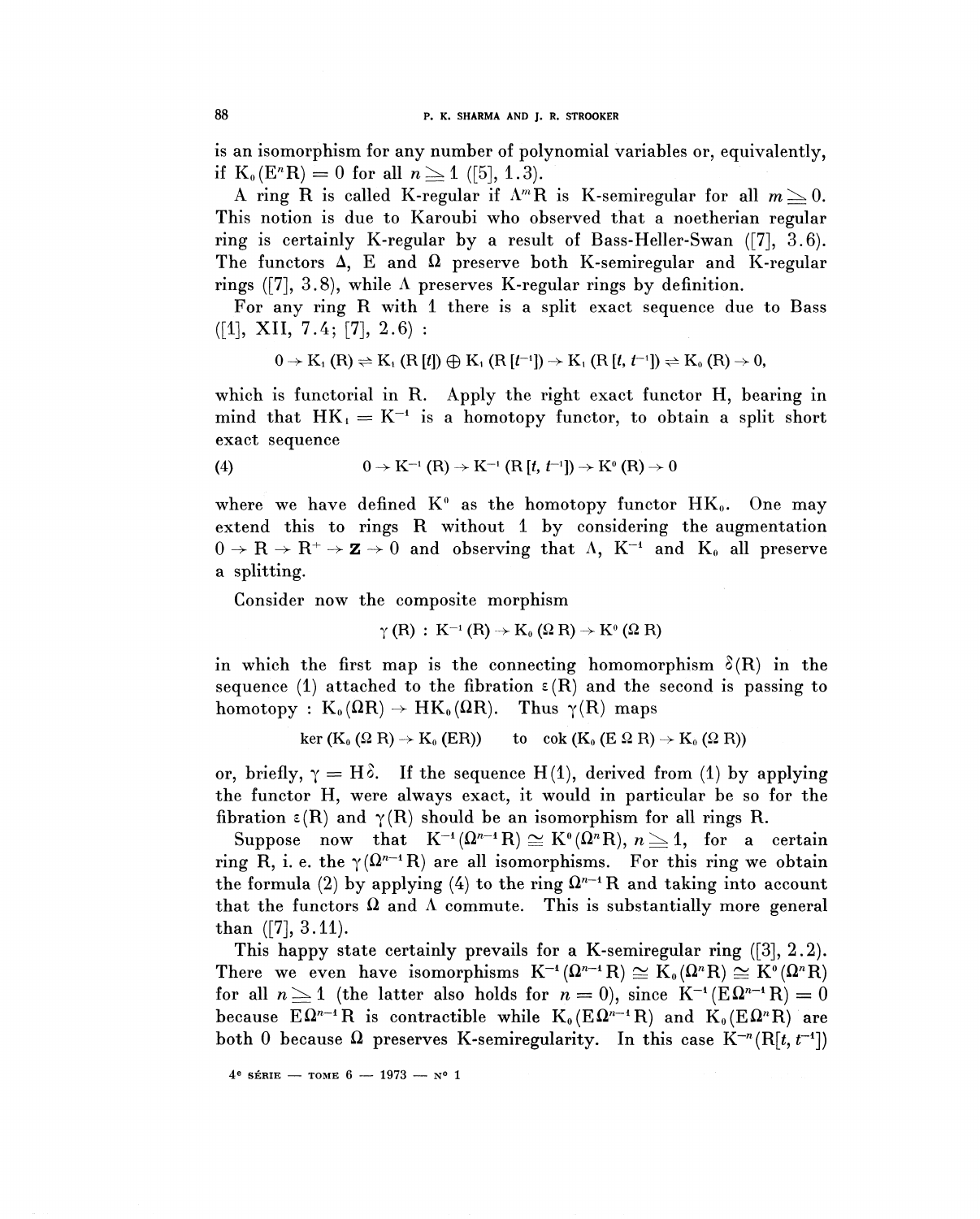is expressed entirely in terms of  $K_0$  as

(5) 
$$
K^{-n} (R[t, t^{-1}]) = K_0 (\Omega^n R) \bigoplus K_0 (\Omega^{n-1} R).
$$

*Remark.* — From our point of view, it would be more logical to accord the " regular " terminology with that regarding fibrations. Thus Karoubi's "K-regular " would become terminology with that regarding fibrations. Thus Karoubi's "K-regular " would become extractional works with that regarding instatons. Thus Raroubles IX regular " would become " stably K-regular ", Gersten's " K-semiregular " would become " K-regular " and a ring with all  $\gamma$  ( $\Omega^{n-1}$  R) isomorphisms would be called " K-semiregular ". Alternatively one may follow Swan and speak of a " stable fibration " as a " fibration " etc. But it is not yet clear which of these notions should be regarded as basic, so we hesitate to introduce a shift in nomenclature.

3. We now list a few situations in which we may conclude that the sequence  $H(1)$  is exact.

**PROPOSITION** 1.  $-$  Let  $f : B \rightarrow C$  be a surjection of rings. In the following *cases* H(l) *is exact :*

(a) The surjection f is split and  $K_0(EC) = 0$ ;

(b) f is a stable fibration and  $\gamma$ (B) and  $\gamma$ (C) are isomorphisms;

(c) f is a fibration and  $K_0(EB) = K_0(EC) = 0$ ; in this case the *sequences* (1) *and* H(l) *coincide.*

*Proof :*

a. First remark that any split surjection is a (stable) fibration hence the sequence (1) is exact with  $K^{-1}(B) \to K^{-1}(C)$  split surjective. Therefore  $K_0(A) \rightarrow K_0(B)$  is injective, while  $K_0(EC) = 0$ . Apply the Snake Lemma to connect kernels and cokernels of the maps  $K_0 \in \mathbb{R}$  plying between the  $K_0$ -sequences of  $Ef$  and  $f$  to obtain the split exact sequence

$$
0 \to K^0(A) \to K^0(B) \to K^0(C) \to 0.
$$

Join the exact sequences together to obtain the result.

b. Consider the splitting (4) for R and for  $\Omega$ R and observe that

$$
K^{-1}(\Lambda\Omega R) = K^{-1}(\Lambda\Omega R) = K^{-\alpha}(\Lambda R).
$$

The connecting homomorphisms in the sequence (1) attached to the fibration  $\Lambda f$  are compatible with such splittings hence there is an exact sequence

$$
K^{\sigma}(\Omega B) \to K^{\sigma}(\Omega C) \to K^{\sigma}(A) \to K^{\sigma}(B) \to K^{\sigma}(C).
$$

Together with the isomorphisms postulated in the data and the exact sequence (1) this furnishes the proof.

*c.* The fibration *f* yields a surjection  $K_i (EB) \rightarrow K_i (EC)$ , consequently the sequence

$$
0 \to \mathrm{K}_0 \left( \mathrm{EA} \right) \to \mathrm{K}_0 \left( \mathrm{EB} \right) \to \mathrm{K}_0 \left( \mathrm{EC} \right)
$$

ANNALES SCIENTIFIQUES DE I/ECOLE NORMALE SUPERIEURE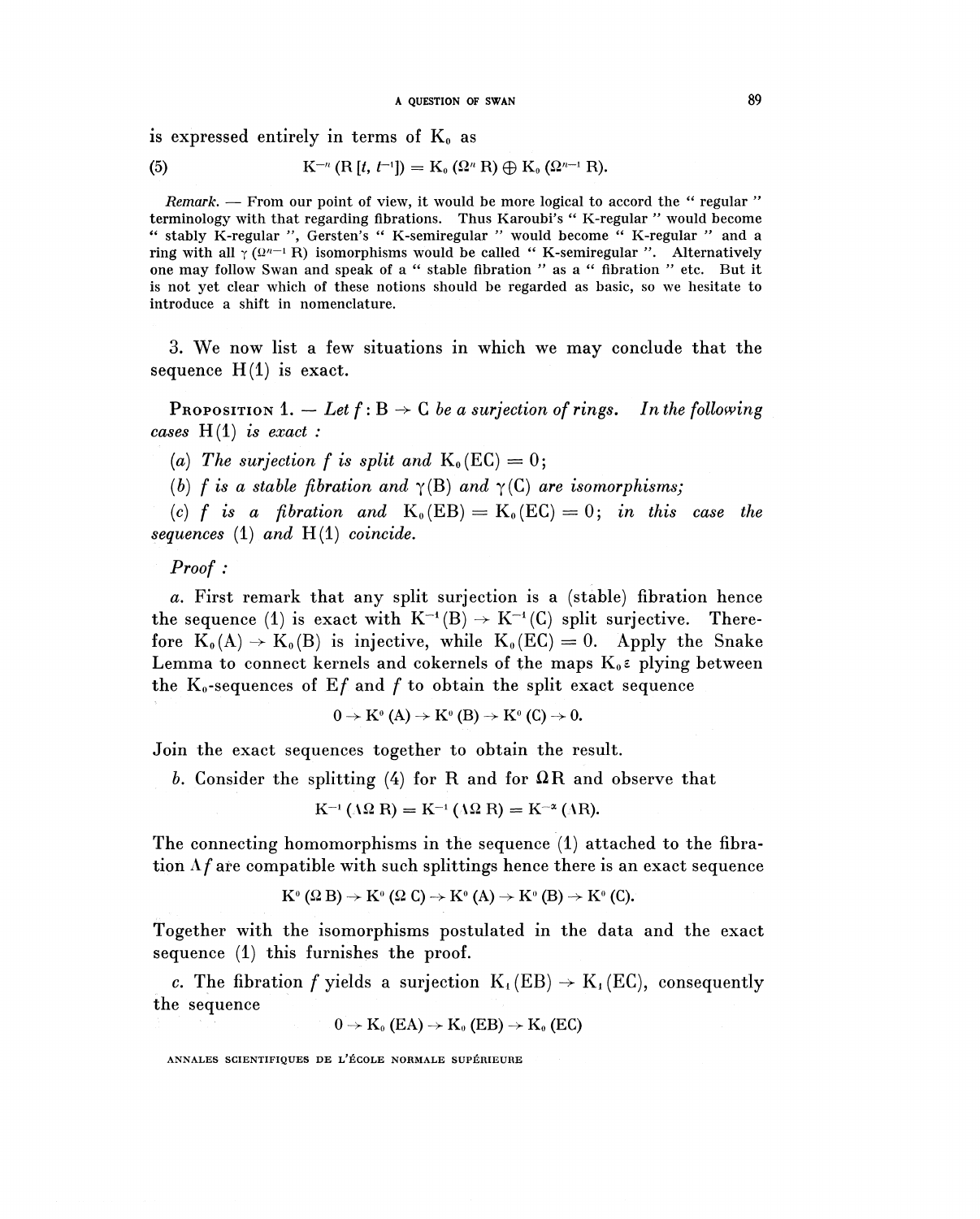is exact. Since the last two groups are  $0$ , so is  $K_0(EA)$  and the sequences  $H(1)$  and  $(1)$  coincide.

In particular this is the case if B and C are K-semiregular. So is then A and the sequences  $(1) = H(1)$  belonging to the fibrations  $\Delta^n f$  are all identical for  $n \geq 0$ .

4. Gersten has established some results on K-regularity in ([5], 1), based on the work of Bass-Murthy ([I], XII, 10).

First, a ring R which is (left) regular modulo some nilpotent ideal, is certainly K-regular. Further, the picture is fully clear for unital commutative noetherian rings of dimension 1 which are reduced and of finite normalization. Let A be such a ring, B its integral closure in its full ring of fractions and  $\epsilon$  the conductor of A in B. The ring A is called seminormal if  $\zeta$  is square free as an ideal of B [13].

PROPOSITION 2. – The ring A is K-semiregular if and only if it is semi*normal. In that case it is even K.-regular.*

Gersten states this for group rings  $\mathbf{z} \pi$ ,  $\pi$  a finite abelian group ([5], 1.8), but his proof really treats this as a special case of the above.

For an ideal a in a Dedekind domain A he has also shown the equivalence of the following conditions (1) and (2)  $([5], 1.6)$ ; (3) is equivalent by  $([7], 3.7)$ :

(1)  $\alpha$  is square free;

(2)  $\alpha$  is K-semiregular;

(3)  $A \rightarrow A/\alpha$  is a fibration.

In this case,  $\alpha$  is even K-regular and  $A \rightarrow A/\alpha$  is a stable fibration.

*Remark. —* In Gersten's proof, the isomorphism should read

 $K_1$  ( $\Delta A/\mathfrak{a}$ ,  $EA/\mathfrak{a}$ )  $\cong K_0$  ( $\Delta A$ ,  $EA$ ) =  $K_0$  (EA).

His assertion that  $K_1$  (EA) = 0 for a regular ring A appears to be unproven and indeed unlikely in view of the obstruction to excision for  $K_1$  described in ([11], 4.6).

We shall now exhibit in sections :

5. A ring R for which all  $\gamma(\Omega^nR)$ ,  $n \geq 0$ , are isomorphisms but  $K_{0}(\Omega R)\neq K^{0}(\Omega R);$ 

6. A ring R with  $\gamma(R)$  not an isomorphism. For this ring, the sequence  $H(1)$  attached to the fibration  $\epsilon(R)$  is not exact.

Both rings will be ideals in Euclidean domains.

5. For a given ring *k,* suppose R is a contractible subring of  $E_k = X_k[X]$ . Contractible rings being preserved by  $\Omega$ , we know that

4 6 SERIE —— TOME **6** —— **1973 —— ?1**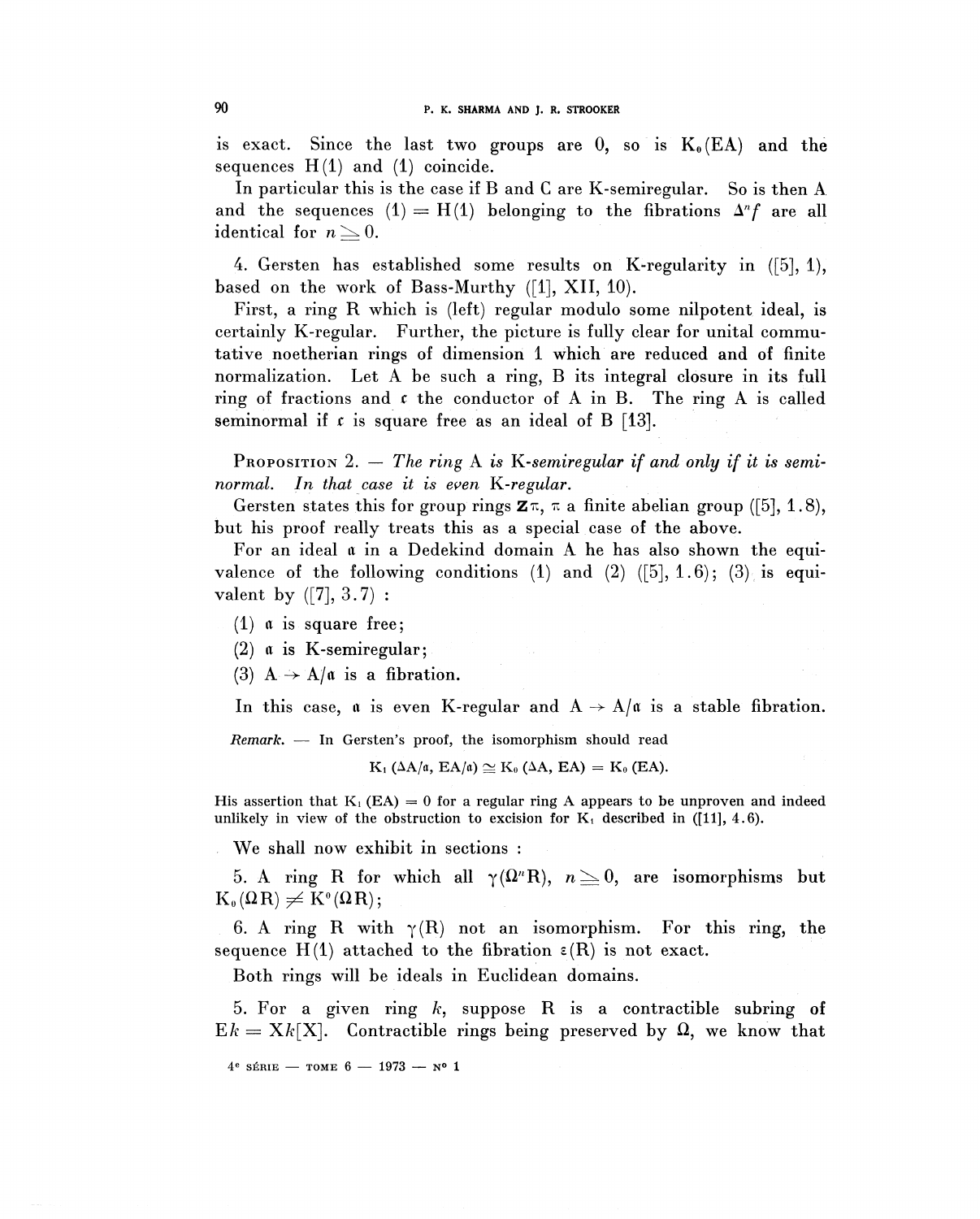$K^{-1}(\Omega^n R) = K^0(\Omega^n R) = 0$  for  $n \geq 0$ , therefore the sequence H(1) attached to the fibration  $\varepsilon(R)$  consists of only zeroes. As desired, all  $\gamma(\Omega^n R)$  are isomorphisms.

Put  $A \subset k[X]$  for the ring R augmented by k. Then  $K^{-n}(A) = K^{-n}(k)$ for  $n \geq 0$ , and, because A preserves splittings and contractible rings, we have  $K^{-n}(\Lambda A) = K^{-n}(\Lambda k)$ . If k for instance satisfies (2), so does A.

It is now easy to produce contractible rings with  $K_0(\Omega R) \neq 0$ . In order to be concrete, take  $k$  a field and R the principal ideal  $(X^2)$  in the polynomial ring  $k$  [X]. The mapping  $X \mapsto XY$  induces a homomorphism  $R \rightarrow ER$  which splits  $\varepsilon(R)$ , hence R is contractible. According to 4 it is not K-semiregular. Since  $(1, 1, 10.5)$ , the ring  $A = k[X^2, X^3]$ is an old favourite so we shall not dwell on the computations. These show that the  $K_0$ -tail end of the sequence (1) attached to the fibration  $\varepsilon(R)$ may be identified with the short exact sequence

$$
0 \to \Omega \ k \to \mathcal{E} \ k \xrightarrow{\varepsilon(k)} k \to 0,
$$

hence  $K_0(\Omega R) = \Omega k$  does not vanish.

Turning to A, we see that  $K_0(A) = \mathbf{Z} \oplus k$  while  $K^0(A) = \mathbf{Z}$ ; in point of fact, almost the same example illustrated Gersten's statement ([3], 3) that  $K_0$  is not a homotopy functor.

Furthermore,  $K^{-1}(A) = K^{-1}(k) = K_1(k) = U(k)$ , the multiplicative group of  $k$ . But Krusemeyer and Van der Kallen have proved  $([8], 12.1)$ that  $SK<sub>1</sub>(A)$  depends on the size of the field. For k is, for instance, the real field, one has  $K_1(A) = k \oplus V$  where V is a real vector space of dimension equal to the continuum. So not only are fibrations rather special, but passing to homotopy functors by means of H looses a good deal of information.

6. Consider a prime  $p \in \mathbb{Z}$  and for typographical ease also denote the ideal generated by it as p. Apply the functors  $\Omega$  and  $E \Omega$  to the short exact sequence  $0 \rightarrow p^n \rightarrow p \rightarrow p/p^n \rightarrow 0$ . Write down Gersten's exact sequences, connected by  $\varepsilon$ , thus deal of information.<br>
6. Consider a prime  $p \in \mathbf{Z}$  and for typographical ease also denoted<br>
ideal generated by it as  $p$ . Apply the functors  $\Omega$  and  $E \Omega$  to the<br>
exact sequence  $0 \to p^n \to p \to p/p^n \to 0$ . Write down Gersten

$$
(6) \quad K_1 \left( E \Omega p \right) \longrightarrow K_1 \left( E \Omega p/p^n \right) \longrightarrow K_0 \left( E \Omega p^n \right) \longrightarrow K_0 \left( E \Omega p \right) \longrightarrow K_0 \left( E \Omega p/p^n \right) \n K_1 \left( \Omega p \right) \longrightarrow K_1 \left( \Omega p/p^n \right) \longrightarrow K_0 \left( \Omega p^n \right) \longrightarrow K_0 \left( \Omega p \right) \longrightarrow K_0 \left( \Omega p/p^n \right)
$$

Here,  $K_1(\Omega p / p^n)$  is by definition Bass' relative group  $K_1((\Omega p / p^n)^+, \Omega p / p^n)$ Since our rings are commutative, we know the latter group splits as

$$
SK1 ((\Omega p/pn)+, \Omega p/pn) \oplus U ((\Omega p/pn)+, \Omega p/pn).
$$

ANNALES SCIENTIFIQUES DE L'ÉCOLE NORMALE SUPÉRIEURE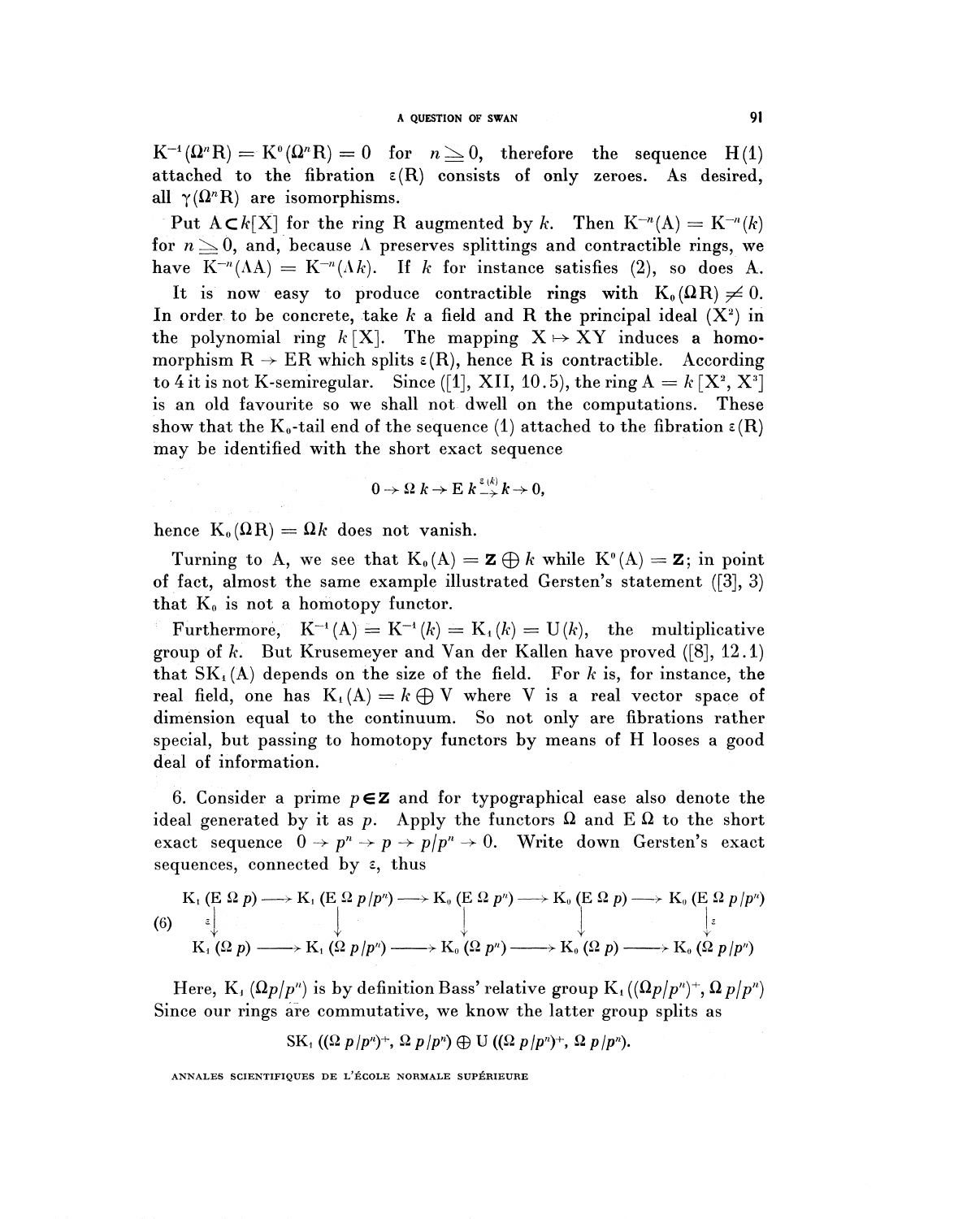Now notice that the ideal  $\mathfrak{a} = \Omega p/p^n$  is nilpotent, hence a well-known Lemma ([1], IX, 1.3) asserts that the  $SK<sub>1</sub>$  term vanishes; the relative units are isomorphic to the ideal a made into a group by the circle operation :  $a \circ b = a + b + ab$ . Thus  $K_1(\Omega p/p^n) \cong \Omega p/p^n$  and for the same reason  $K_i(E \Omega p / p^n) \cong E \Omega p / p^n$  so that  $K_i \in ( \Omega p / p^n)$  just yields the surjection  $E \Omega p / p^n \rightarrow \Omega p / p^n$ .

Now consider the stable fibration  $\mathbf{z} \to \mathbf{z}/p$  and remark that the kernel p is K-regular by proposition 2. So is then  $\Omega p$  hence  $K_0(E \Omega p) = 0$ . Consequently

$$
\mathrm{K}^{\scriptscriptstyle 0}{\,} (\Omega {~p}^n) \cong \mathrm{cok} {\,} (\mathrm{K}_1 {\,} (\Omega {~p} /p^n) \to \mathrm{K}_0 {\,} (\Omega {~p}^n) ).
$$

We claim that this last map is injective. Indeed, because of the splitting  $K_1 = SK_1 \oplus U$  we need only consider the image of  $U((\Omega p)^+, \Omega p)$ .  $K_4 = SK_4 \oplus U$  we need only consider the image of  $U((\Omega p)^+, \Omega p)$ .<br>But this group is trivial. Thus  $K^0(\Omega p^n) \neq K_0(\Omega p^n)$  when  $n \geq 2$ .

For any regular ring R, a theorem of Bass-Heller-Swan asserts that R is  $K_i$ -regular, i. e. for the rings  $\Lambda^m R$  the  $K_i$  remains unchanged under polynomial extensions. This implies that any surjection onto a regular ring is a stable fibration  $([6], 2.6; [5], 2.1)$ .

Apply the functor  $\Omega$  to the stable fibration  $\mathbf{Z}/p^n \to \mathbf{Z}/p$  and take the Karoubi-Villamayor sequence (1) associated with this. Since we divide out by a nilpotent ideal,  $K_0(\Omega \mathbf{Z}/p^n) \to K_0(\Omega \mathbf{Z}/p)$  is an isomorphism ([1], IX, 1.3). Now  $K^{-i}(\Omega \mathbf{Z}/p) = K^{-2}(\mathbf{Z}/p) \cong K_2(\mathbf{Z}/p)$ . The isomor**phism holds because**  $\mathbf{Z}/p$  is a field ([12], 4.7); since  $\mathbf{Z}/p$  is a finite field,  $K_2(\mathbf{Z}/p)=0$  ([9], 9.13).

We conclude that  $K_0(\Omega p/p^n) = 0$ . Going back to our diagram (6) we now know that  $K^0(\Omega p^n) = K_0(\Omega p)$ .

We have noticed that p is K-regular, so  $K_0(\Omega p) = K^{-1}(p)$ . To compute this group, write down a segment of the sequence (1) attached to the stable fibration  $\mathbf{Z} \to \mathbf{Z}/p$  :

(7) 
$$
\ldots \rightarrow K^{-2} (\mathbf{Z}/p) \rightarrow K^{-1} (p) \rightarrow K^{-1} (\mathbf{Z}) \rightarrow K^{-1} (\mathbf{Z}/p) \rightarrow \ldots
$$

The first term is trivial, and

$$
K^{-1}(\mathbf{Z}) = K_1(\mathbf{Z}) = U(\mathbf{Z}) \quad \text{while} \quad K^{-1}(\mathbf{Z}/p) = K_1(\mathbf{Z}/p) = U(\mathbf{Z}/p).
$$

Since the units of **Z** go into the units of  $\mathbf{Z}/p$  we find

 $K^{-1}(2) = \mathbf{Z}/2$  but  $K^{-1}(p) = 0$  for  $p > 2$ .

Thus  $K^{\circ}(\Omega p^n) = 0$  for  $p > 2$  but  $\mathbf{Z}/2$  for  $p = 2$ .

 $4^e$  série — Tome 6 — 1973 — N° 1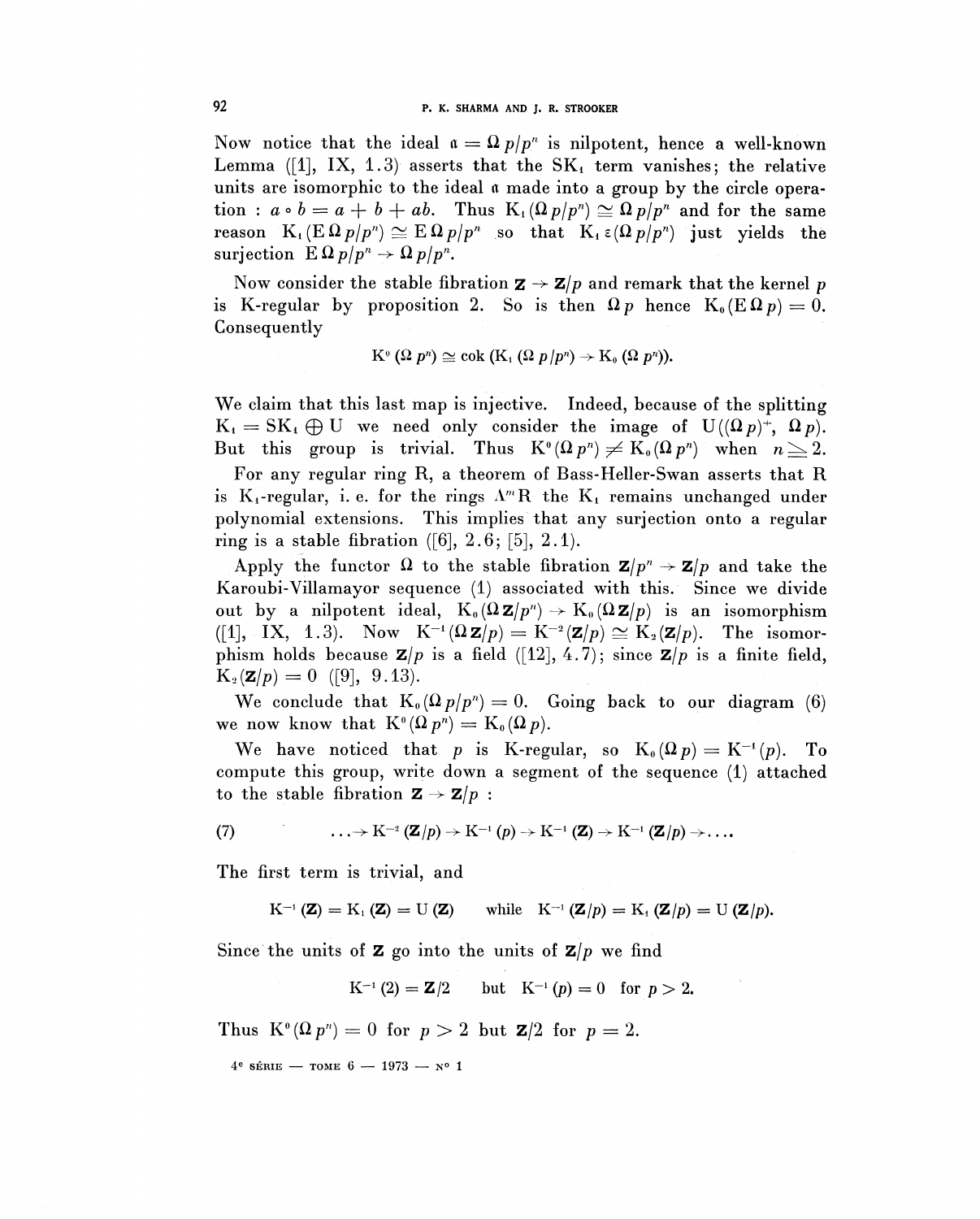### A OUESTION OF SWAN 93

It remains to compute the groups  $K^{-1}(p^n)$ . First,  $K^{-1}(p^n) = HK_1(p^n)$ ; by definition,  $K_1(p^n) = K_1((p^n)^+, p^n)$ . Since  $(p^n)^+$  maps surjectively to **Z**, we have the excision isomorphism  $K_1((p^n)^+, p^n) \cong K_1(\mathbf{Z}, p^n)$  ([9], 6.3). The latter group is known to be  $U(\mathbf{Z}, p^n)$ , the  $SK_1$  term being 0 ([1], VI, 7.3). Looking at the relative units shows that  $K_1(p^n) = 0$  except for  $p = 2$ ECORING at the relative times shows that  $K_1(p) = 0$  except for  $p = 2$ <br>and  $n = 1$ , where  $K_1(2) = \mathbf{Z}/2$ . For all  $p^n$ , the  $K_1$  and  $K^{-1}$  coincide.

The upshot is that for  $R = 2^n$ ,  $n \geq 2$ , we have

$$
0 = K^{-1}(R) \not\cong K^0(\Omega R) = \mathbf{Z}/2;
$$

so  $\gamma(R)$  is not an isomorphism. For the stable fibration  $\epsilon(R)$  the sequence  $H(1)$  fails to be exact.

Adding a unit, put  $A = (2^n)^+$ . There are isomorphisms

$$
A \cong Z[X]/(X^2 - 2^n X) \cong Z[Y]/(Y^2 - 2^{2n-2})
$$

described by  $(m, k.2<sup>n</sup>) \mapsto m + kX$  and  $X \mapsto Y + 2<sup>n-1</sup>$  respectively. One readily verifies that

$$
K^{-2} (A [t, t^{-1}]) = K^{-2} (A) \oplus \mathbf{Z} / 2 \oplus \mathbf{Z} / 2 \quad \text{while} \quad K^{-1} (A) = \mathbf{Z} / 2,
$$

violating formula (2).

By keeping track of the prime factors, it is now easily seen that the ring  $(m)^+$  provides a counter example to Swan's question whenever 4 divides m.

### **REFERENCES**

- [1] H. BASS, *Algebraic K-theory,* Benjamin, New York, 1968.
- [2] S. M. GERSTEN, *On Mayor-Vietoris Functors and Algebraic K-theory (J. of Alg.,* vol. 18, 1971, p. 51-88).
- [3] S. M. GERSTEN, *On the K-theory of Lament Polynomials* (Proc. *Amer. Math. Soc* , vol. 30, 1971, p. 223-228).
- [4] S. M. GERSTEN, *Homotopy Theory of Rings* (J. *of Alg.,* vol. 19, 1971, p. 369-415).
- [5] S. M. GERSTEN, *Stable K-theory of Discrete Rings,* Preprint.
- [6] M. KAROUBI and 0. E. VILLAMAYOR, *K-theorie algebrique et K-theorie topologique (Math. Scand.,* vol. 28, 1971, p. 265-307).
- [7] M. KAROUBI, *La periodicite de Bott en K-theorie generate (Ann. scient. £c. Norm.* л. Какоов*і, La perioatche ae Dou*<br>- *Sup., 4è série, t. 4, 1971, p. 63-95*
- [8] M. I. KRUSEMEYER, *Fundamental Groups, Algebraic K-theory and a Problem of Abhyankar (Thesis,* Utrecht, 1972).
- [9] J. MILNOR, *Introduction to Algebraic K-theory (Ann. of Math. Studies,* vol. 72, Princeton, 1971).

ANNALES SCIENTIFIQUES DE L'ÉCOLE NORMALE SUPÉRIEURE 13